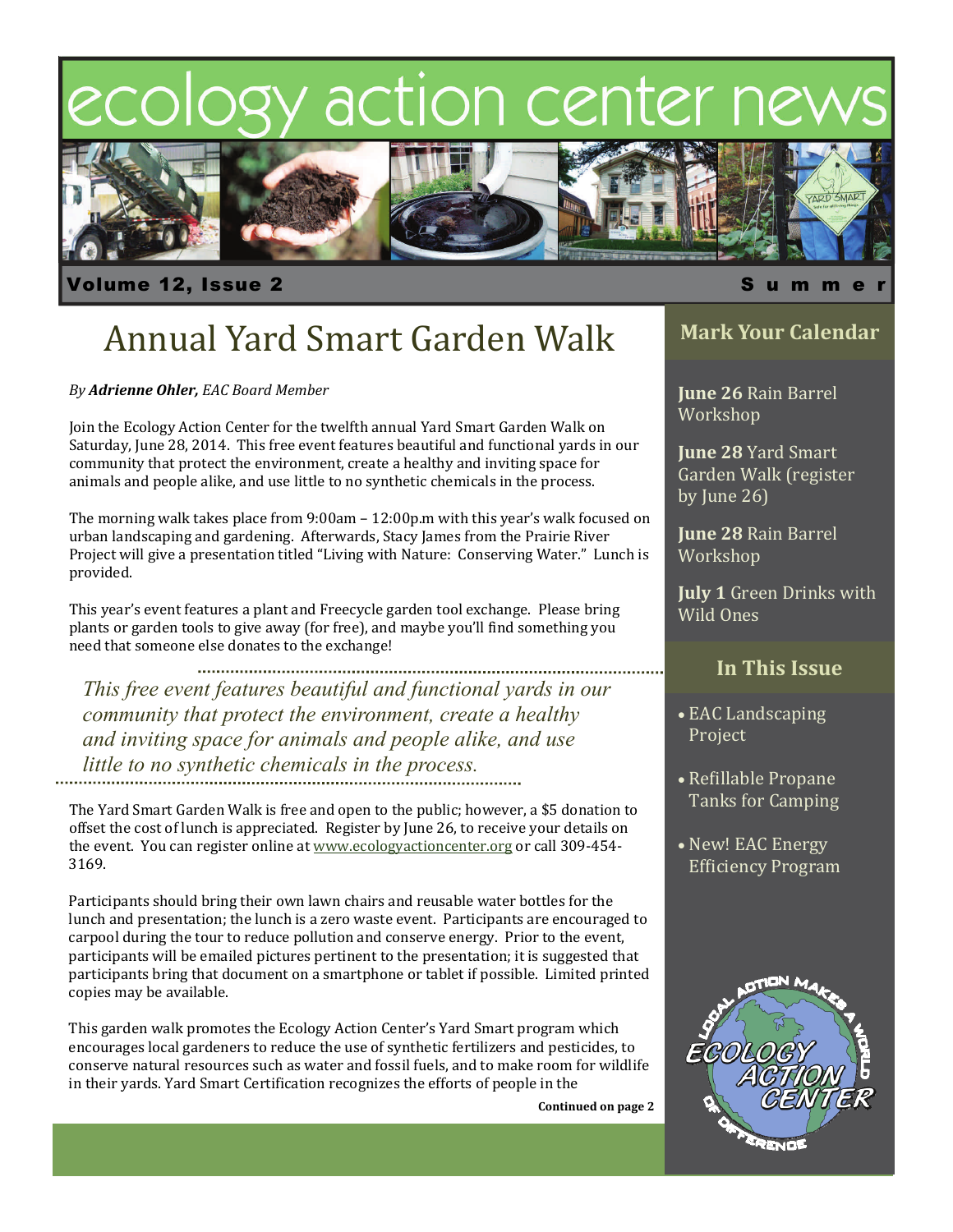### Camping? Opt for a Refillable Camp Stove

#### By **Emily Cross**, *Energy Program Coordinator* tank in your garbage. We hate

It's finally summertime, and the living is easy. At the Ecology Action Center, one of our favorite summer pastimes is camping, and we love it when you get out and enjoy nature too! Although we could go into many ways to minimize your environmental footprint once you set up tent, we want to touch base on one important thing you can do before you even head out to the campsite: opt for a refillable stove tank.

Many campers use the Coleman style singleuse gas cylinders in order to fuel a small stove or lantern. While it may seem convenient at the time, once your camping trip is done, you may wonder how exactly to dispose of these canisters. Unfortunately, there's no convenient answer! Because there may be gas left over when you are finished, and these propane canisters are pressurized, businesses and other recycling centers do not want to accept the containers out of safety concerns.

The Illinois Environmental Protection Agency recommends hooking up your Coleman style canister to your stove or lantern and running the device until there is no more fuel and the flame sputters out. After you are absolutely sure you have burned off the gas, you should dispose of the 

#### **Yard Smart, continued from page 1**

community who use ecologically sustainable practices to maintain their yards, and who realize their lawn, garden, and landscaping decisions impact and affect the health of the entire community.

More information on the Yard Smart program as well as a set of free resource fact recommending putting metal in the landfill, but that's the only answer at this moment.

The important takeaway here is to never buy these again! Instead, **invest in a reϐillable tank that uses liquid fuel**. If you have a propane stove or other device that typically uses the single-use canisters, you can easily use an adapter hose that allows you to use a refillable standard 22-pound propane tank. Also, if you are in the market for a new stove, think about purchasing one that uses refillable liquid fuel instead of the disposable canisters; this will be a more convenient size for camping or backpacking.

Opting for refillable containers will not only eliminate these safety and environmental hazards of the disposable green canisters, but it could save you some serious cash. If a standard green Coleman is around \$3-6 each, that's \$24-48 per gallon, whereas propane will only cost you around \$3-5 a gallon! 

Check out outdoorgearlab.com/Camping-Stove-Reviews/buying-advice for more information on which hose adapters performed best in their tests for camping stoves, and remember to minimize your environmental impact, and your guilt, by opting for a refillable tank.

sheets to help you become more Yard Smart are available at [www.yardsmart.org](http://www.yardsmart.org). Please join us on June  $28<sup>th</sup>$ , to see some of the beautiful results of the time and love our neighbors and friends have put into creating healthy, safe, and functional vards and gardens, and find some inspiration for your own yard in the process!



*Check it out: EAC's 2013 Annual Report*

*Have you ever wondered about our corporate goals or the outcomes of some of our main annual events?* 

*Go to www.ecology actioncenter.org and check out our newly released 2013 Annual Report which highlights our activities and achievements for calendar year 2013.* 

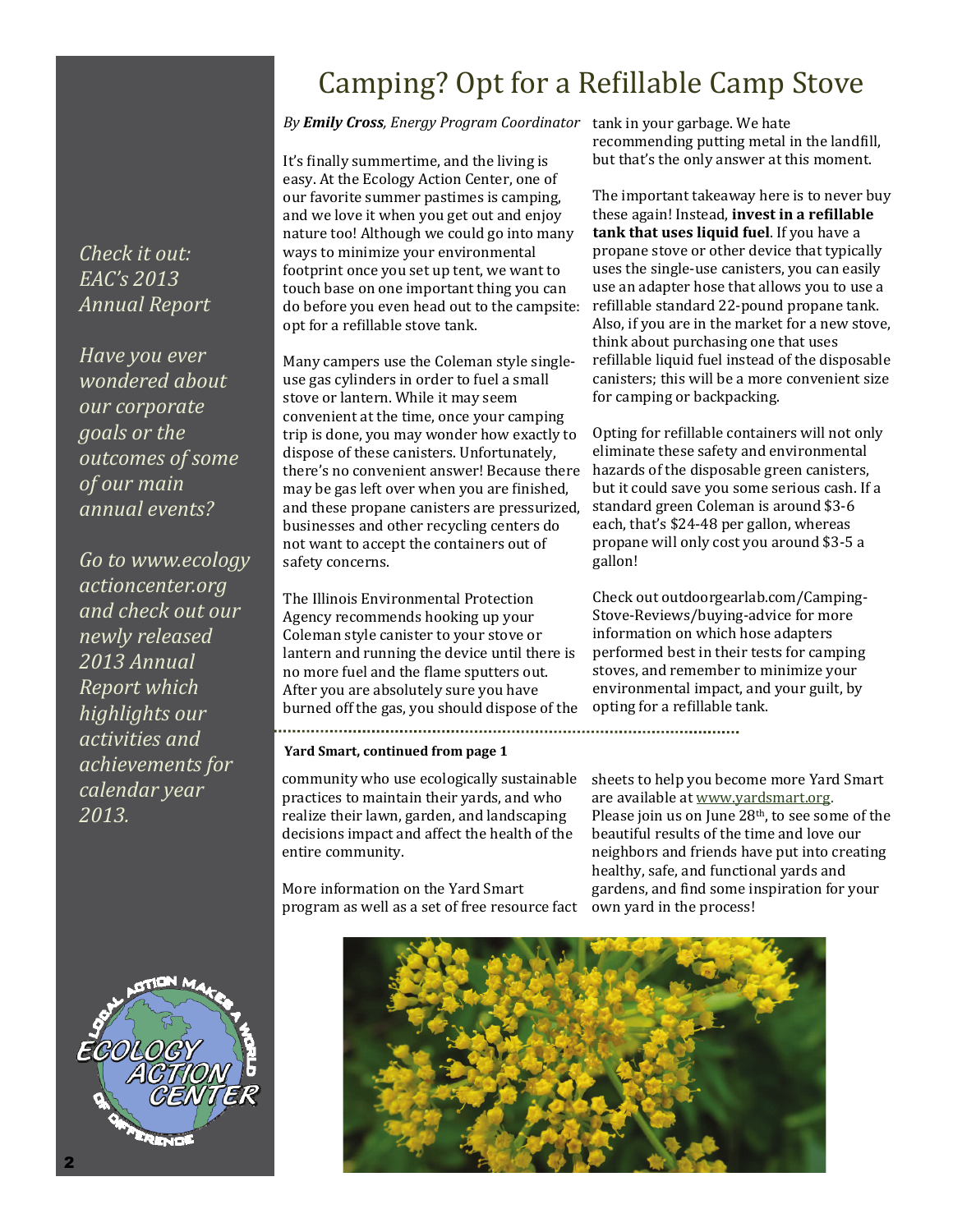### New Rainscaping in Progress! Radon Reminder

If you've come by the EAC office in the past few weeks probably noticed our front vard is under-going some changes! We are in the process of installing a new rain garden—only a small part of a larger initiative to create a Yard Smart Demonstration Garden. The rain garden (which you see being installed in the photo below) will demonstrate the natural filtration processes that can help remove storm water runoff pollutants from our water supplies. Overall, the new Yard Smart Demonstration Garden will serve as an attractive illustration of the benefits of sustainable gardening and will show homeowners that it is not only possible, but relatively easy, to maintain a beautiful landscape with sustainable practices. 

This project is funded in part by a grant from the Illinois Prairie Community Foundation, services contributed by Accent Nature Landscaping, and private donations. We are extremely grateful for their support! To donate to this project, please contact Michael Brown at 309-454-3169 x.11 or mbrown@ecologyactioncenter.org.



## Meet EAC's New Energy Efficiency Program

#### By *Emily Cross, Energy Program Coordinator* community members to make a pledge to

The Ecology Action Center is excited to announce that we are launching a new Energy Efficiency Program this summer! With support from the City of Bloomington and the Town of Normal, we have hired a new Energy Program Coordinator that has started developing the ins and outs of this innovative initiative.

Our program is dedicated to helping residents and businesses in our community achieve energy savings goals. Serving as a central hub for all energy efficiency financial incentives, programs, contractors, and more, we will not only educate about how important it is to reduce energy, but we will provide the tools to do so. Part of the program will include a comprehensive, resource-rich website packed with energysaving tips, where we will challenge our

save energy (and money!) and set a goal for their personal savings.

At the Ecology Action Center, we know that the greenest energy is the energy we don't have to produce. So beyond educating and helping individuals reduce their energy usage, we'll also be conducting on-site mini energy audits to identify the needs of each building and work with its occupants to achieve meaningful energy reduction. Depending on the home or business, we will point them to financial incentives available so that their energy savings are more within their reach!

Keep an eye out for our program launch, and please e-mail our new Energy Program Coordinator, Emily, at

ecross@ecologyactioncenter.org if you want to find out more information.

The US Surgeon General and many others have warned that radon is the first leading cause of Lung Cancer, after smoking. Radon is 5 to 6 times more dangerous to your lungs than second hand smoke. If you smoke and your home has elevated radon levels, your risk of lung cancer is especially high. 4 picoCuries per liter of Radon is the action level – so if your radon test is above 4 pCi/L, consider fixing your radon problem.

Radon test kits are available at the EAC for  $$10.00$  each. These 5 to 7 day tests are simple, reliable, easy to use and you will get test results in 10 days after mailing in. Contact Ruth Ann Lipic, Radon Program Coordinator at 309-454-3169 with your questions and concerns.